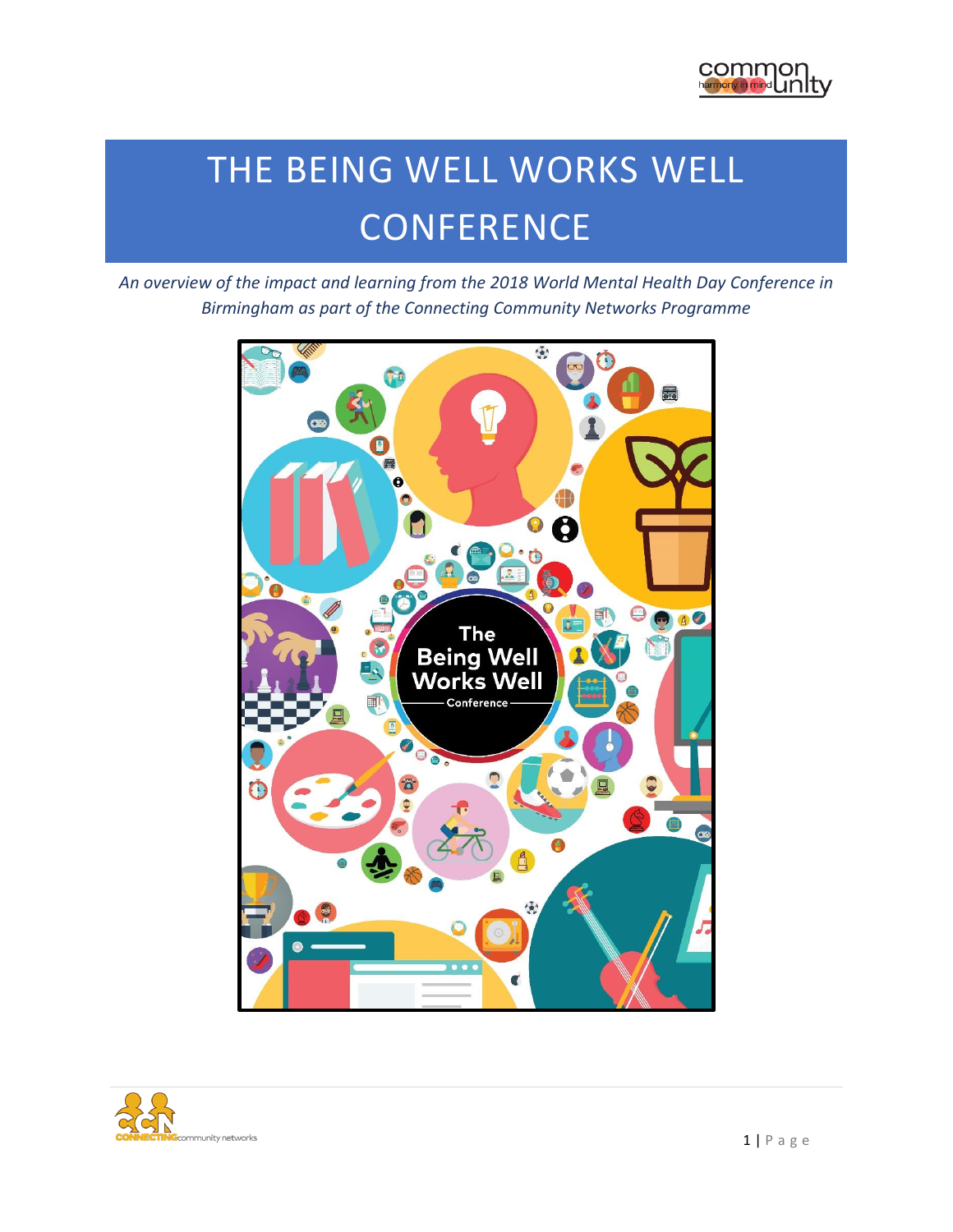

## BRIEF BACKGROUND TO CONNECTING COMMUNITY NETWORKS

As part of Birmingham and Solihull's Connecting Community Networks Programme, Common Unity hosted the 2018 World Mental Health Day Conference in Birmingham with a bit of a difference.

Common Unity use the EPIC approach in respect of mental health and wellbeing meaning that we work upstream to **Educate, Protect, Intervene** and **Champion** programmes and approaches that support mental health and wellbeing across communities…. after all, as Benjamin Franklin stated,

*An ounce of prevention is worth a pound of cure.*

#### **What is Connecting Community Networks all about?**

Connecting Community Networks (CCN) looks to protect and enhance citizen wellbeing and promote life quality. It oversees the delivery of a number of much needed holistic services that has real, evidenced based wellbeing benefits for some of our most vulnerable members in the community. CCN takes a different approach from many other traditional services by starting from a premise of vulnerability and risk due to life challenges and looking to demonstrate a positive resolution for the individual based on improved wellbeing.

You can see the video shown on the day about CCN by clicking [HERE](https://youtu.be/XO-Kt8bXqbE)

## AIMS OF THE BEING WELL WORKS WELL CONFERENCE 2018

- $\triangleright$  To provide networking opportunities locally, regionally and nationally in respect of the wellbeing agenda.
- $\triangleright$  To highlight upstream services being delivered currently under The Connecting Community Networks programme on behalf of Birmingham and Solihull CCG.
- $\triangleright$  To present new and innovative approaches that seek to ensure early engagement with wellbeing support opportunities.
- $\triangleright$  To actively promote the opportunity for improved wellbeing in a range of arenas

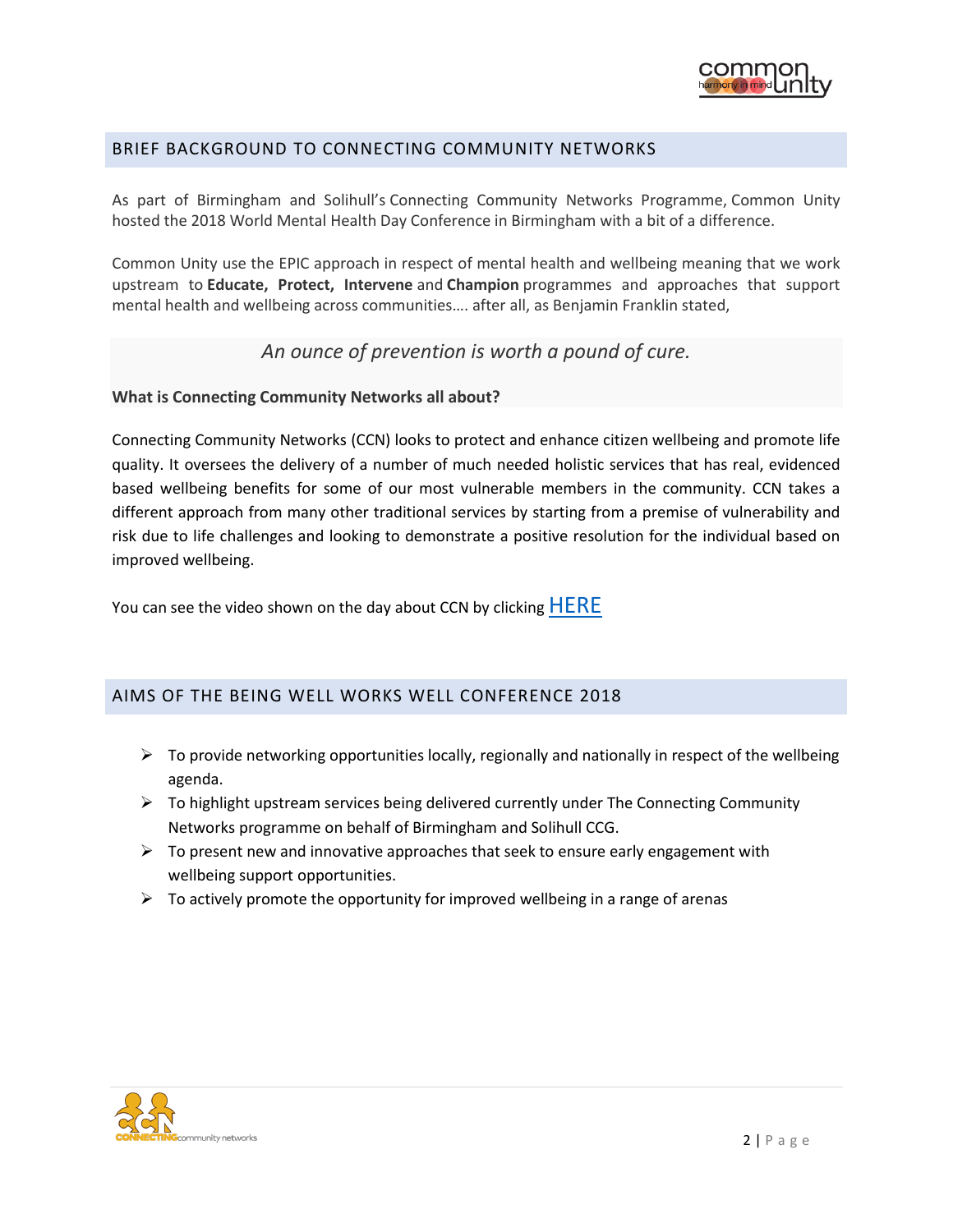

#### REPRESENTATION ON THE DAY

There was a total of 143 delegates that attended on the day that represented local, regional and national organisations as well as local communities and experts by experience from the Mental health sector.

Delegate representation covered the full life span and saw inclusion from both the public and private sectors, large and small service providers as well as a range of independent services from across the health and social care spectrum.

In all, 90 organisations signed up to the day with 18 of those organisations holding stalls at The Wellbeing Emporium.



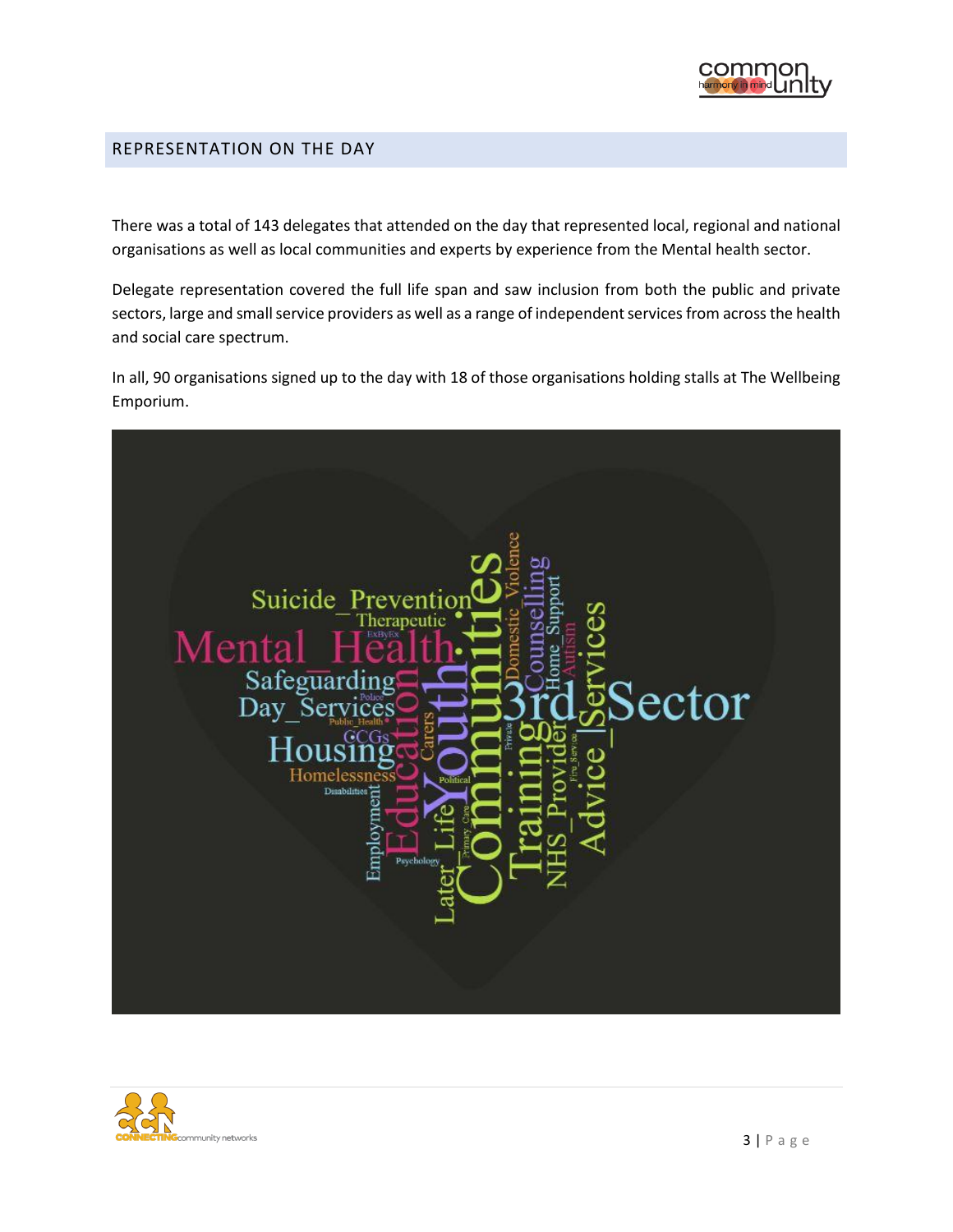

### FEEDBACK FROM THE DAY

Of the total delegate representation (143), we received 56 completed evaluations (N=56) to provide us with an overview of how the day went, what went well and what went not so well.

It is only through frank and honest feedback that we can look to improve on such events and receive guidance as to what our communities want to see in the future regarding the wellbeing agenda. We looked at this event to provide an experience where delegates felt the event was inclusive, relevant and provided an opportunity for learning for all.

#### *Conference rating: Overall, how would you rate the BWWW Conference?*



Overall the conference was seen as an excellent event with many citing that as it was FREE to attend, this allowed them to be part of something they wouldn't normally be able to be part of. One delegate felt that the event was all about workplace wellbeing not wellbeing in general. This will be taken into consideration in any future marketing.



*Speaker rating: Overall, how would you rate the BWWW Speakers?*

All speakers were referenced positively throughout the evaluations received but particular positive reference was given to Pete Trainor from US:Ai, Cherry Dale and her talk on embracing Wellbeing in the workplace and Adam Page who presented the value of incorporating the subject of grief into the school curriculum.

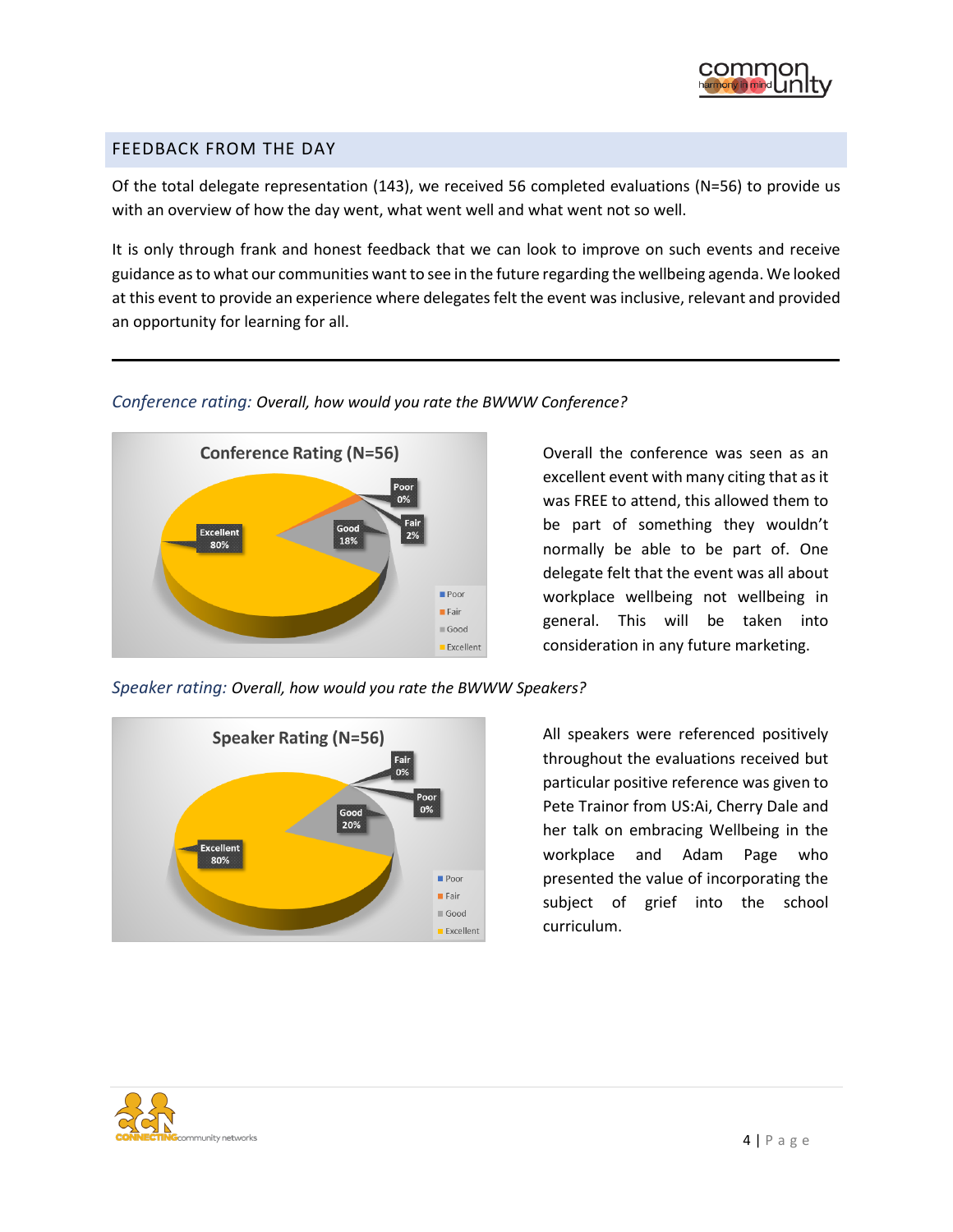

# **Interactive Sessions Rating (N=56) Excellent** 0% 59% 4% Good  $\blacksquare$  Poor 37%  $\blacksquare$  Fair  $\Box$  Good Excellent

*Interactive Session rating: Overall, how would you rate the interactive sessions?*

Some delegates had difficulty

downloading the online quiz app due to wi-fi issues at the venue. However, outside of this the clear majority felt that the interactive sessions supported an environment for positive interaction and shared learning with many citing the quiz as a positive part of the day.





Delegates felt that the information provided within the packs, at the stalls and throughout the day by the speakers and through the quiz was well provided and maximised opportunities for information and learning. An additional table was also provided on the day for delegates bringing in additional information.

#### *Wellbeing Emporium rating: Overall, how would you rate the Wellbeing Emporium?*



Delegates were very happy with the number and variety of stalls available that covered the health and wellbeing agenda being represented by the public, private and voluntary sector as well as experiential stalls offering therapeutic sessions. A small number of the stall holders felt that they wanted more networking time. Time allocated was 4.5 hours on the day.